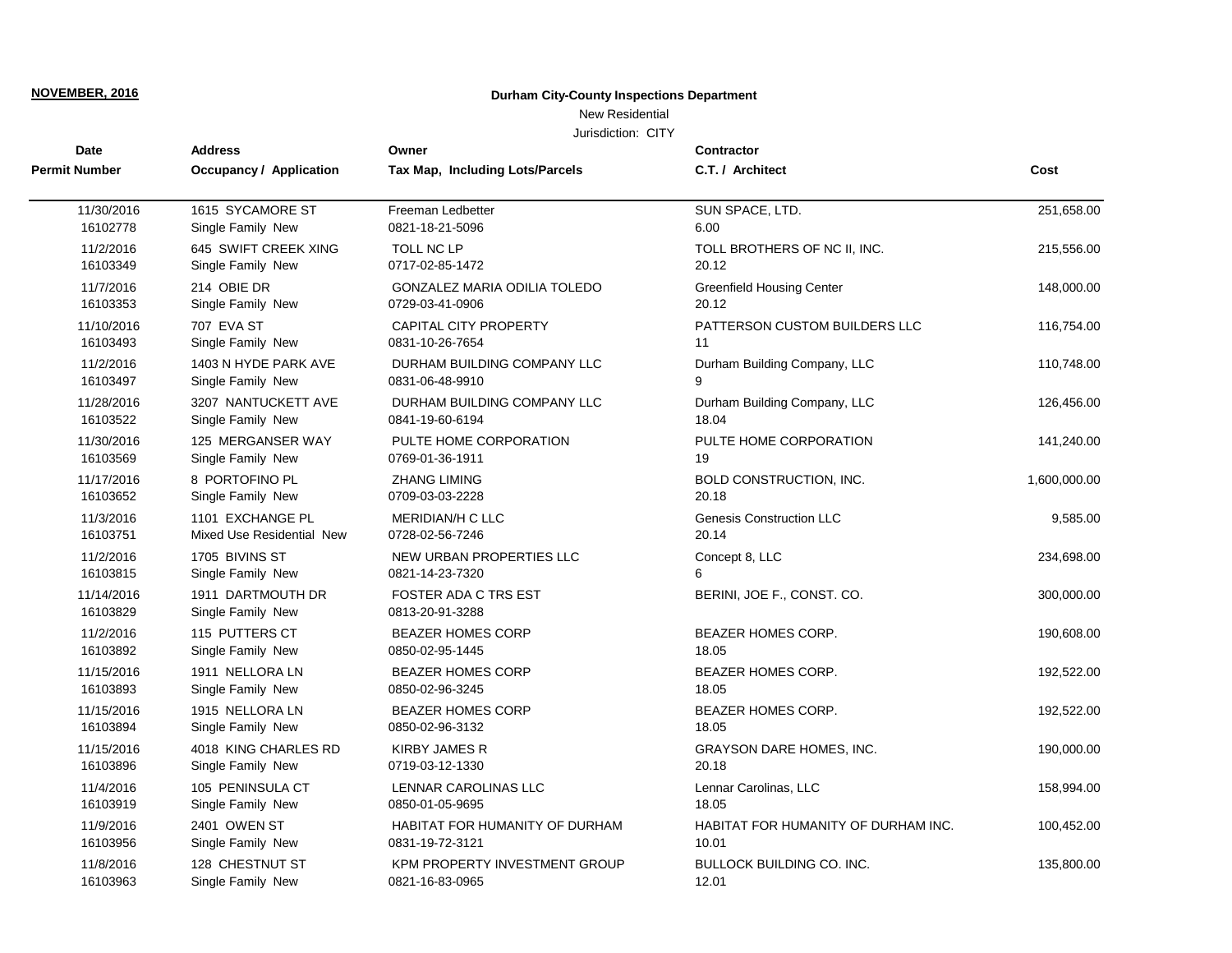## New Residential

| <b>Date</b>   | <b>Address</b>          | Owner                           | <b>Contractor</b>                      |            |
|---------------|-------------------------|---------------------------------|----------------------------------------|------------|
| Permit Number | Occupancy / Application | Tax Map, Including Lots/Parcels | C.T. / Architect                       | Cost       |
| 11/10/2016    | 102 PHANTOM LN          | RHEIN INTERESTS OF RALEIGH LLC  | Ryan Builders-North Carolina, LLC, Dan | 122,430.00 |
| 16103964      | Townhouse New           | 0850-04-50-1096                 | 18.05                                  |            |
| 11/10/2016    | 104 PHANTOM LN          | RHEIN INTERESTS OF RALEIGH LLC  | Ryan Builders-North Carolina, LLC, Dan | 121,440.00 |
| 16103965      | <b>Townhouse New</b>    | 0850-04-50-1076                 | 18.05                                  |            |
| 11/10/2016    | 106 PHANTOM LN          | RHEIN INTERESTS OF RALEIGH LLC  | Ryan Builders-North Carolina, LLC, Dan | 122,694.00 |
| 16103966      | Townhouse New           | 0850-04-50-1056                 | 18.05                                  |            |
| 11/10/2016    | 108 PHANTOM LN          | RHEIN INTERESTS OF RALEIGH LLC  | Ryan Builders-North Carolina, LLC, Dan | 121,440.00 |
| 16103967      | <b>Townhouse New</b>    | 0850-04-50-1036                 | 18.05                                  |            |
| 11/10/2016    | 110 PHANTOM LN          | RHEIN INTERESTS OF RALEIGH LLC  | Ryan Builders-North Carolina, LLC, Dan | 119,460.00 |
| 16103968      | Townhouse New           | 0850-04-50-1016                 | 18.05                                  |            |
| 11/10/2016    | 112 PHANTOM LN          | RHEIN INTERESTS OF RALEIGH LLC  | Ryan Builders-North Carolina, LLC, Dan | 119,460.00 |
| 16103969      | Townhouse New           | 0850-04-50-0086                 | 18.05                                  |            |
| 11/7/2016     | 2 FRINTON PL            | EAST GEER VENTURES LLC          | WADE JURNEY HOMES                      | 148,698.00 |
| 16103992      | Single Family New       | 0842-01-36-4964                 | 18.01                                  |            |
| 11/7/2016     | 11 FRINTON PL           | <b>EAST GEER VENTURES LLC</b>   | WADE JURNEY HOMES                      | 126,786.00 |
| 16103998      | Single Family New       | 0842-01-36-2734                 | 18.01                                  |            |
| 11/7/2016     | 12 FRINTON PL           | <b>EAST GEER VENTURES LLC</b>   | WADE JURNEY HOMES                      | 111,408.00 |
| 16103999      | Single Family New       | 0842-01-36-1890                 | 18.01                                  |            |
| 11/15/2016    | 1902 NELLORA LN         | <b>BEAZER HOMES CORP</b>        | <b>BEAZER HOMES CORP.</b>              | 200,442.00 |
| 16104006      | Single Family New       | 0850-02-96-1416                 | 18.05                                  |            |
| 11/8/2016     | 1310 CAPSTONE DR        | MERITAGE HOMES OF THE           | Meritage Homes of North Carolina, Inc. | 362,538.00 |
| 16104028      | Single Family New       | 0717-04-72-4059                 | 20.12                                  |            |
| 11/7/2016     | 207 PINOT CT            | <b>EPCON FARRINGTON LLC</b>     | EPCON COMMUNITIES CAROLINAS LLC        | 182,292.00 |
| 16104063      | Single Family New       | 0709-03-32-0006                 | 20.18                                  |            |
| 11/2/2016     | 1710 ROSETTA DR         | QUBIC LLC                       | Qubic, LLC                             | 210,000.00 |
| 16104067      | Single Family New       | 0832-18-20-8890                 | 2                                      |            |
| 11/10/2016    | 102 FLORENCE PL         | <b>GHD-STERLING LLC</b>         | True Homes, LLC                        | 204,468.00 |
| 16104081      | Townhouse New           | 0748-04-90-3396                 | 20.14                                  |            |
| 11/10/2016    | 104 FLORENCE PL         | <b>GHD-STERLING LLC</b>         | True Homes, LLC                        | 204,468.00 |
| 16104082      | Townhouse New           | 0748-04-90-4312                 | 20.14                                  |            |
| 11/10/2016    | 108 FLORENCE PL         | <b>GHD-STERLING LLC</b>         | True Homes, LLC                        | 204,468.00 |
| 16104083      | <b>Townhouse New</b>    | 0748-04-90-4255                 | 20.14                                  |            |
| 11/10/2016    | 106 FLORENCE PL         | <b>GHD-STERLING LLC</b>         | True Homes, LLC                        | 204,468.00 |
| 16104084      | <b>Townhouse New</b>    | 0748-04-90-4239                 | 20.14                                  |            |
| 11/10/2016    | 110 FLORENCE PL         | <b>GHD-STERLING LLC</b>         | True Homes, LLC                        | 204,468.00 |
| 16104085      | Townhouse New           | 0748-04-90-4272                 | 20.14                                  |            |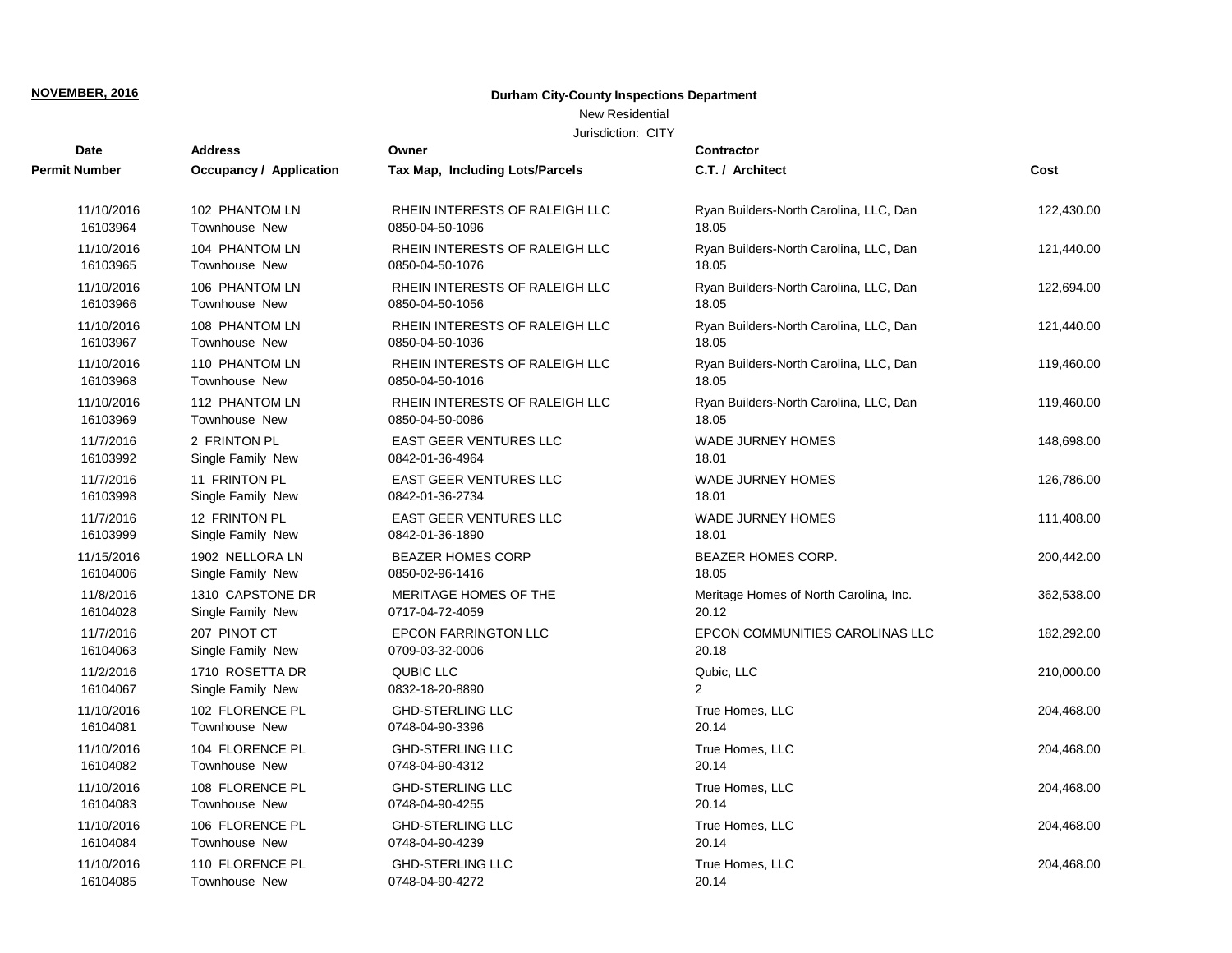## New Residential

| Date                   | <b>Address</b>                           | Owner                                            | <b>Contractor</b>                   |            |
|------------------------|------------------------------------------|--------------------------------------------------|-------------------------------------|------------|
| <b>Permit Number</b>   | <b>Occupancy / Application</b>           | Tax Map, Including Lots/Parcels                  | C.T. / Architect                    | Cost       |
| 11/17/2016             | 1930 PATTERSONS MILL RD                  | <b>MREC BRIGHTLEAF LLC</b>                       | CALATLANTIC GROUP, INC.             | 324,588.00 |
| 16104118               | Single Family New                        | 0850-03-00-3386                                  | 18.05                               |            |
| 11/2/2016              | 116 MANNING WAY                          | PULTE HOME CORPORATION                           | PULTE HOME CORPORATION              | 217,074.00 |
| 16104123               | Single Family New                        | 194412-PP123894                                  | 19.00                               |            |
| 11/2/2016              | 116 MERGANSER WAY                        | PULTE HOME CORPORATION                           | PULTE HOME CORPORATION              | 165,000.00 |
| 16104124               | Single Family New                        | 0769-01-36-1638                                  | 19.00                               |            |
| 11/2/2016              | 113 PIPIT DR                             | PULTE HOME CORPORATION                           | PULTE HOME CORPORATION              | 146,454.00 |
| 16104126               | Single Family New                        | 0769-01-27-8290                                  | 19.00                               |            |
| 11/1/2016              | 120 MANNING WAY                          | PULTE HOME CORPORATION                           | PULTE HOME CORPORATION              | 211,530.00 |
| 16104131               | Single Family New                        | 0769-03-33-8054                                  | 19                                  |            |
| 11/7/2016              | 1019 CUTHBERT LN                         | AVH BETHPAGE LLC                                 | AVH CAROLINAS, LLC.                 | 202,224.00 |
| 16104145               | Single Family New                        | 0758-03-14-6649                                  | 20.14                               |            |
| 11/7/2016              | 3330 PROSPECT PKWY                       | LEVEL CAROLINA HOMES LLC                         | Level Carolina Homes, LLC           | 189,410.00 |
| 16104187               | Single Family New                        | 0850-04-72-1468                                  | 18.05                               |            |
| 11/28/2016             | 2712 WINTON RD                           | <b>GARMAN HOMES LLC</b>                          | Durham Building Company, LLC        | 231,528.00 |
| 16104208               | Single Family New                        | 0810-16-85-1186                                  | 20.07                               |            |
| 11/28/2016             | 2708 LAWNDALE AVE                        | MONSEIN INVESTMENTS LLC                          | BERINI, JOE F., CONST. CO.          | 380,000.00 |
| 16104209               | Single Family New                        | 0812-16-94-9424                                  | 4.02                                |            |
| 11/17/2016             | 1032 CUTHBERT LN                         | AVH BETHPAGE LLC                                 | AVH CAROLINAS, LLC.                 | 156,354.00 |
| 16104223               | Single Family New                        | 0758-03-14-9714                                  | 20.14                               |            |
| 11/28/2016             | 1220 ATTICUS WAY                         | AVH BETHPAGE LLC                                 | AVH CAROLINAS, LLC.                 | 191,598.00 |
| 16104224               | Single Family New                        | 0758-03-24-2727                                  | 20.14                               |            |
| 11/7/2016              | 1026 CUTHBERT LN                         | AVH BETHPAGE LLC                                 | AVH CAROLINAS, LLC.                 | 214,698.00 |
| 16104225               | Single Family New                        | 0758-03-14-8742                                  | 20.14                               |            |
| 11/7/2016              | 1007 ATTICUS WAY                         | AVH BETHPAGE LLC                                 | AVH CAROLINAS, LLC.                 | 158,994.00 |
| 16104226               | Single Family New                        | 0758-03-13-2799                                  | 20.14                               |            |
| 11/4/2016<br>16104238  | 103 BARDEN HILLS DR<br>Single Family New | MUNGO HOMES OF NORTH CAROLINA<br>0830-04-60-7240 | Mungo Homes of North Carolina, Inc. | 131,555.00 |
| 11/28/2016<br>16104239 | 104 MAPLE WALK ST<br>Single Family New   | MUNGO HOMES OF NORTH CAROLINA<br>0739-02-69-1704 | Mungo Homes of North Carolina, Inc. | 131,555.00 |
| 11/7/2016              | 113 SNOWDROP LN                          | PULTE HOME CORPORATION                           | PULTE HOME CORPORATION              | 163,548.00 |
| 16104251               | Single Family New                        | 0769-01-25-5413                                  | 19                                  |            |
| 11/7/2016              | 308 WELLWATER AVE                        | LENNAR CAROLINAS LLC                             | Lennar Carolinas, LLC               | 219,978.00 |
| 16104252               | Single Family New                        | 0860-01-16-1998                                  | 18.05                               |            |
| 11/21/2016             | 1023 BOOKMARK TRL                        | AVH BETHPAGE LLC                                 | AVH CAROLINAS, LLC.                 | 325,974.00 |
| 16104254               | Single Family New                        | 0758-03-13-7069                                  | 20.14                               |            |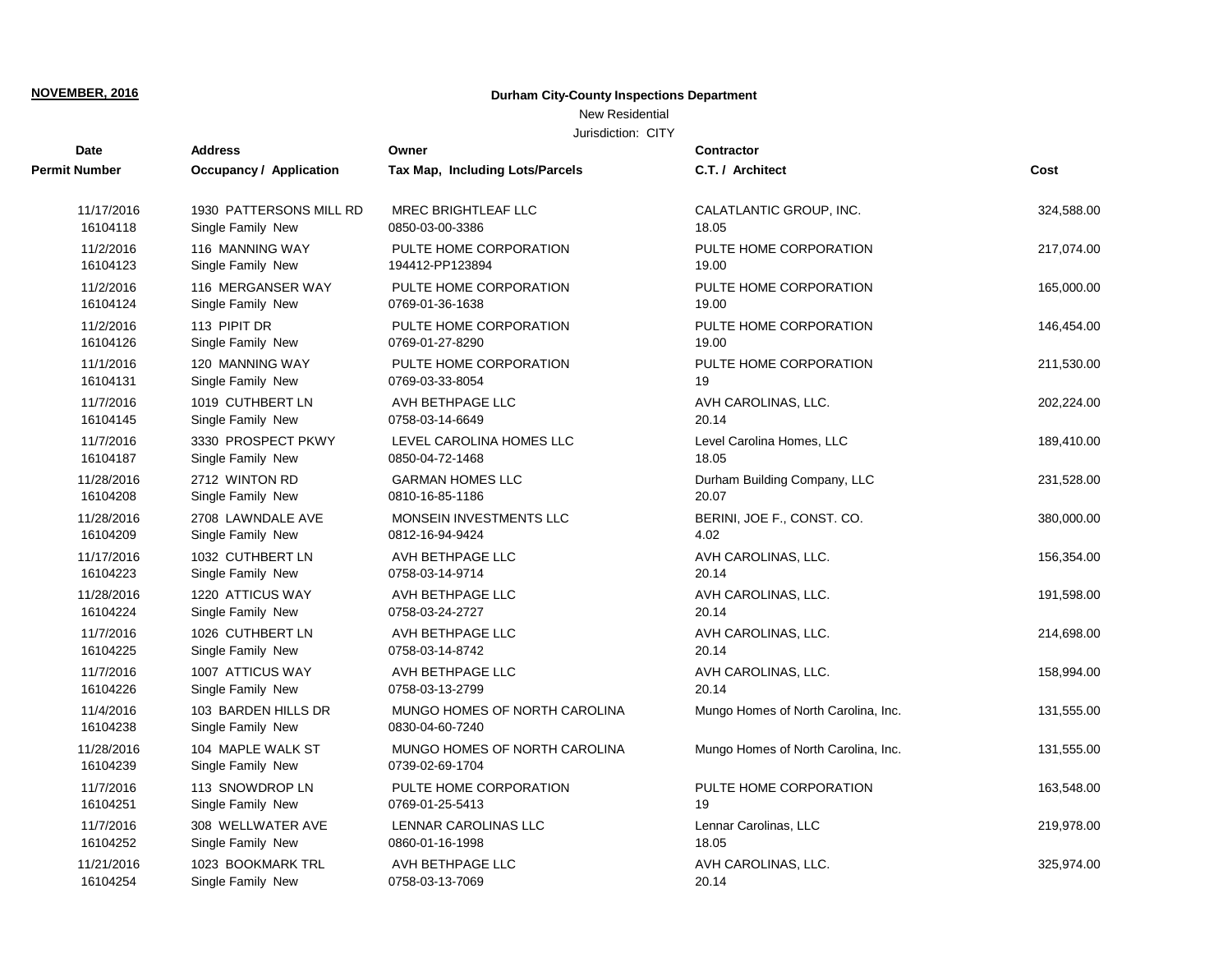## New Residential

| Date                   | <b>Address</b>                     | Owner                                       | <b>Contractor</b>                      |            |
|------------------------|------------------------------------|---------------------------------------------|----------------------------------------|------------|
| <b>Permit Number</b>   | <b>Occupancy / Application</b>     | Tax Map, Including Lots/Parcels             | C.T. / Architect                       | Cost       |
| 11/8/2016              | 1015 ATTICUS WAY                   | AVH BETHPAGE LLC                            | AVH CAROLINAS, LLC.                    | 128,344.00 |
| 16104255               | Single Family New                  | 0758-03-13-3968                             | 20.14                                  |            |
| 11/10/2016             | 1029 CUTHBERT LN                   | AVH BETHPAGE LLC                            | AVH CAROLINAS, LLC.                    | 128,094.00 |
| 16104263               | Single Family New                  | 0758-03-14-8920                             | 20.14                                  |            |
| 11/10/2016             | 1033 CUTHBERT LN                   | AVH BETHPAGE LLC                            | AVH CAROLINAS, LLC.                    | 112,798.00 |
| 16104264               | Single Family New                  | 0758-03-14-9931                             | 20.14                                  |            |
| 11/16/2016             | 103 PENINSULA CT                   | <b>LENNAR CAROLINAS LLC</b>                 | Lennar Carolinas, LLC                  | 163,878.00 |
| 16104288               | Single Family New                  | 0850-01-15-0644                             | 18.05                                  |            |
| 11/28/2016             | 103 WINIFRED DR                    | <b>TRUE HOMES LLC</b>                       | True Homes, LLC                        | 144,800.00 |
| 16104298               | Townhouse New                      | 0747-02-99-4125                             | 20.14                                  |            |
| 11/28/2016             | 105 WINIFRED DR                    | TRUE HOMES LLC                              | True Homes, LLC                        | 144,800.00 |
| 16104299               | Townhouse New                      | 0747-02-99-4112                             | 20.14                                  |            |
| 11/28/2016             | 107 WINIFRED DR                    | TRUE HOMES LLC                              | True Homes, LLC                        | 27,800.00  |
| 16104300               | <b>Townhouse New</b>               | 0747-02-99-4110                             | 20.14                                  |            |
| 11/28/2016             | 109 WINIFRED DR                    | <b>TRUE HOMES LLC</b>                       | True Homes, LLC                        | 144,800.00 |
| 16104301               | <b>Townhouse New</b>               | 0747-02-99-4008                             | 20.14                                  |            |
| 11/22/2016             | 111 WINIFRED DR                    | AF-FOUR SEASONS LLC                         | True Homes, LLC                        | 144,800.00 |
| 16104302               | <b>Townhouse New</b>               | 0747-02-99-3095                             | 20.14                                  |            |
| 11/22/2016             | 113 WINIFRED DR                    | AF-FOUR SEASONS LLC                         | True Homes, LLC                        | 144,800.00 |
| 16104303               | <b>Townhouse New</b>               | 0747-02-99-3082                             | 20.14                                  |            |
| 11/22/2016             | 115 WINIFRED DR                    | AF-FOUR SEASONS LLC                         | True Homes, LLC                        | 144,800.00 |
| 16104304               | <b>Townhouse New</b>               | 0747-02-99-3070                             | 20.14                                  |            |
| 11/28/2016<br>16104305 | 1009 BYRAM RD<br>Single Family New | <b>BEAZER HOMES CORP</b><br>0850-02-96-2534 | <b>BEAZER HOMES CORP.</b>              | 200,442.00 |
| 11/16/2016             | 1032 ATTICUS WAY                   | AVH BETHPAGE LLC                            | AVH CAROLINAS, LLC.                    | 191,598.00 |
| 16104313               | Single Family New                  | 0758-03-14-7046                             | 20.14                                  |            |
| 11/16/2016             | 1011 ATTICUS WAY                   | AVH BETHPAGE LLC                            | AVH CAROLINAS, LLC.                    | 173,514.00 |
| 16104314               | Single Family New                  | 0758-03-13-3828                             | 20.14                                  |            |
| 11/16/2016             | 1208 ATTICUS WAY                   | AVH BETHPAGE LLC                            | AVH CAROLINAS, LLC.                    | 198,330.00 |
| 16104315               | Single Family New                  | 0758-03-24-0482                             | 20.14                                  |            |
| 11/15/2016             | 1243 CAPSTONE DR                   | MERITAGE HOMES OF THE                       | Meritage Homes of North Carolina, Inc. | 236,478.00 |
| 16104332               | Single Family New                  | 0717-04-81-0987                             | 20.12                                  |            |
| 11/15/2016             | 1247 CAPSTONE DR                   | MERITAGE HOMES OF THE                       | Meritage Homes of North Carolina, Inc. | 234,762.00 |
| 16104333               | Single Family New                  | 0717-04-71-9966                             | 20.12                                  |            |
| 11/17/2016             | 116 PHANTOM LN                     | DAN RYAN BUILDERS - NORTH                   | Ryan Builders-North Carolina, LLC, Dan | 121,176.00 |
| 16104337               | <b>Townhouse New</b>               | 0850-04-50-0056                             | 18.05                                  |            |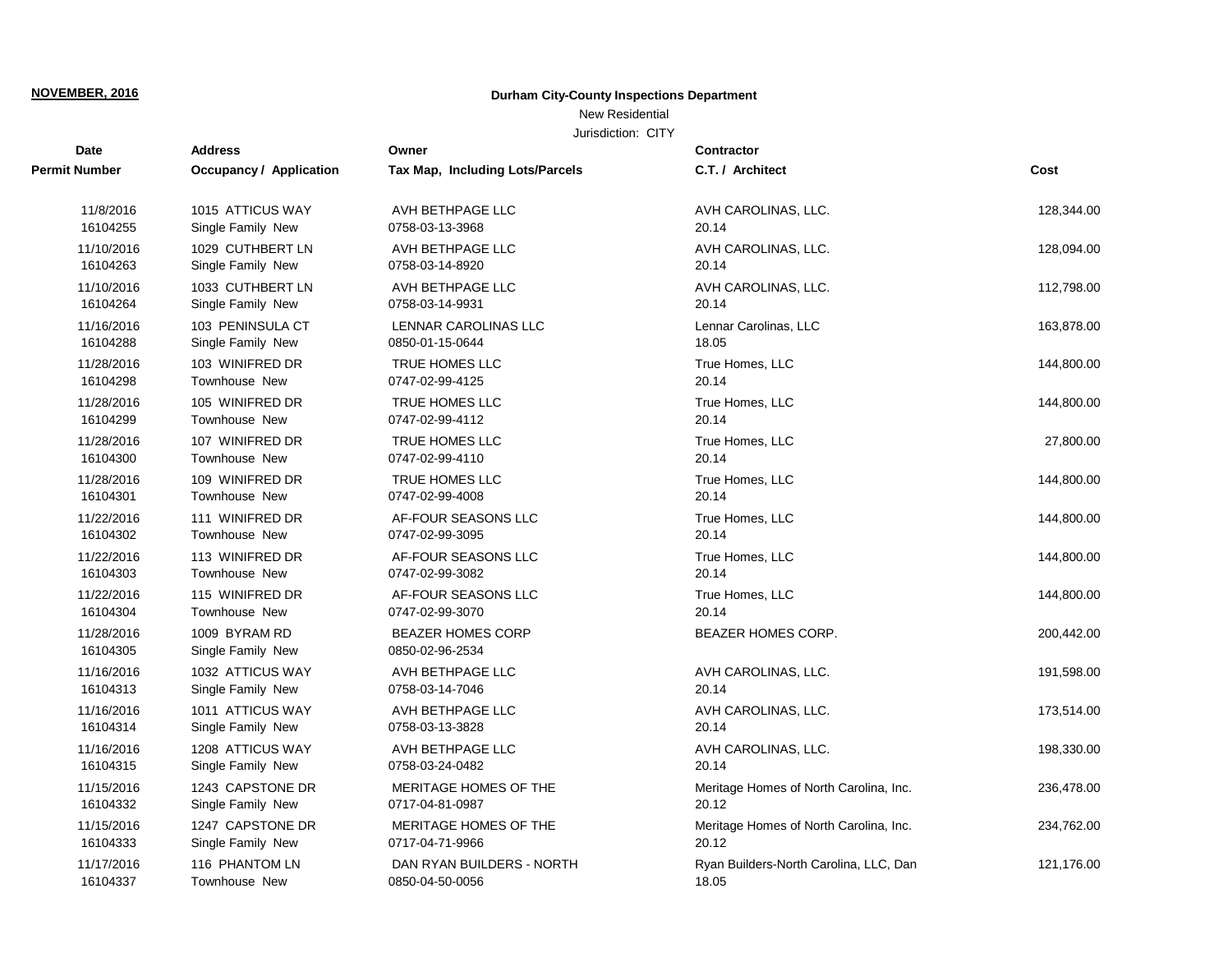## New Residential

| <b>Date</b>   | <b>Address</b>          | Owner                           | <b>Contractor</b>                      |            |
|---------------|-------------------------|---------------------------------|----------------------------------------|------------|
| Permit Number | Occupancy / Application | Tax Map, Including Lots/Parcels | C.T. / Architect                       | Cost       |
| 11/17/2016    | 118 PHANTOM LN          | DAN RYAN BUILDERS - NORTH       | Ryan Builders-North Carolina, LLC, Dan | 121,440.00 |
| 16104338      | <b>Townhouse New</b>    | 0850-04-50-0036                 | 18.05                                  |            |
| 11/17/2016    | 120 PHANTOM LN          | DAN RYAN BUILDERS - NORTH       | Ryan Builders-North Carolina, LLC, Dan | 121,440.00 |
| 16104339      | Townhouse New           | 0850-04-50-0016                 | 18.05                                  |            |
| 11/17/2016    | 122 PHANTOM LN          | DAN RYAN BUILDERS - NORTH       | Ryan Builders-North Carolina, LLC, Dan | 122,694.00 |
| 16104340      | Townhouse New           | 0850-04-40-9096                 | 18.05                                  |            |
| 11/17/2016    | 124 PHANTOM LN          | DAN RYAN BUILDERS - NORTH       | Ryan Builders-North Carolina, LLC, Dan | 121,440.00 |
| 16104341      | Townhouse New           | 0850-03-40-9076                 | 18.05                                  |            |
| 11/16/2016    | 131 PIPIT DR            | PULTE HOME CORPORATION          | PULTE HOME CORPORATION                 | 141,240.00 |
| 16104355      | Single Family New       | 0769-01-37-2021                 | 19.00                                  |            |
| 11/16/2016    | 118 GADWALL LN          | PULTE HOME CORPORATION          | PULTE HOME CORPORATION                 | 216,414.00 |
| 16104356      | Single Family New       | 0769-01-15-5821                 | 19                                     |            |
| 11/16/2016    | 211 IBIS LN             | PULTE HOME CORPORATION          | PULTE HOME CORPORATION                 | 278,256.00 |
| 16104357      | Single Family New       | 0769-01-15-7559                 | 19.00                                  |            |
| 11/30/2016    | 126 MERGANSER WAY       | PULTE HOME CORPORATION          | PULTE HOME CORPORATION                 | 141,174.00 |
| 16104359      | Single Family New       | 0769-01-36-2860                 | 19.00                                  |            |
| 11/21/2016    | 119 SNOWDROP LN         | PULTE HOME CORPORATION          | PULTE HOME CORPORATION                 | 187,638.00 |
| 16104360      | Single Family New       | 0769-01-25-3581                 | 19.00                                  |            |
| 11/30/2016    | 542 TURNSTONE DR        | PULTE HOME CORPORATION          | PULTE HOME CORPORATION                 | 185,196.00 |
| 16104361      | Single Family New       | 0769-01-36-4691                 | 19.00                                  |            |
| 11/16/2016    | 201 PIPIT DR            | PULTE HOME CORPORATION          | PULTE HOME CORPORATION                 | 182,094.00 |
| 16104366      | Single Family New       | 0769-01-36-2995                 | 19.00                                  |            |
| 11/28/2016    | 103 EXPLORER DR         | <b>GHD-STERLING LLC</b>         | True Homes, LLC                        | 210,078.00 |
| 16104408      | Townhouse New           | 0748-04-90-2380                 | 20.14                                  |            |
| 11/28/2016    | 105 EXPLORER DR         | <b>GHD-STERLING LLC</b>         | True Homes, LLC                        | 210,078.00 |
| 16104409      | <b>Townhouse New</b>    | 0748-04-90-3206                 | 20.14                                  |            |
| 11/28/2016    | 107 EXPLORER DR         | <b>GHD-STERLING LLC</b>         | True Homes, LLC                        | 210,078.00 |
| 16104410      | <b>Townhouse New</b>    | 0748-04-90-3223                 | 20.14                                  |            |
| 11/28/2016    | 109 EXPLORER DR         | <b>GHD-STERLING LLC</b>         | True Homes, LLC                        | 210,078.00 |
| 16104411      | Townhouse New           | 0748-04-90-3240                 | 20.14                                  |            |
| 11/28/2016    | 1812 CAPSTONE DR        | MERITAGE HOMES OF THE           | Meritage Homes of North Carolina, Inc. | 222,552.00 |
| 16104415      | Single Family New       | 0717-04-81-1511                 | 20.12                                  |            |
| 11/18/2016    | 1104 SEARSTONE CT       | EASTWOOD HOMES OF RALEIGH LLC   | <b>JOSEPH K. STEWART</b>               | 192,862.00 |
| 16104423      | Single Family New       | 0729-01-28-6633                 | 20.11                                  |            |
| 11/18/2016    | 1401 GLENBRITTLE DR     | <b>EAST GEER VENTURES LLC</b>   | <b>WADE JURNEY HOMES</b>               | 148,698.00 |
| 16104424      | Single Family New       | 0842-01-37-5195                 | 18.01                                  |            |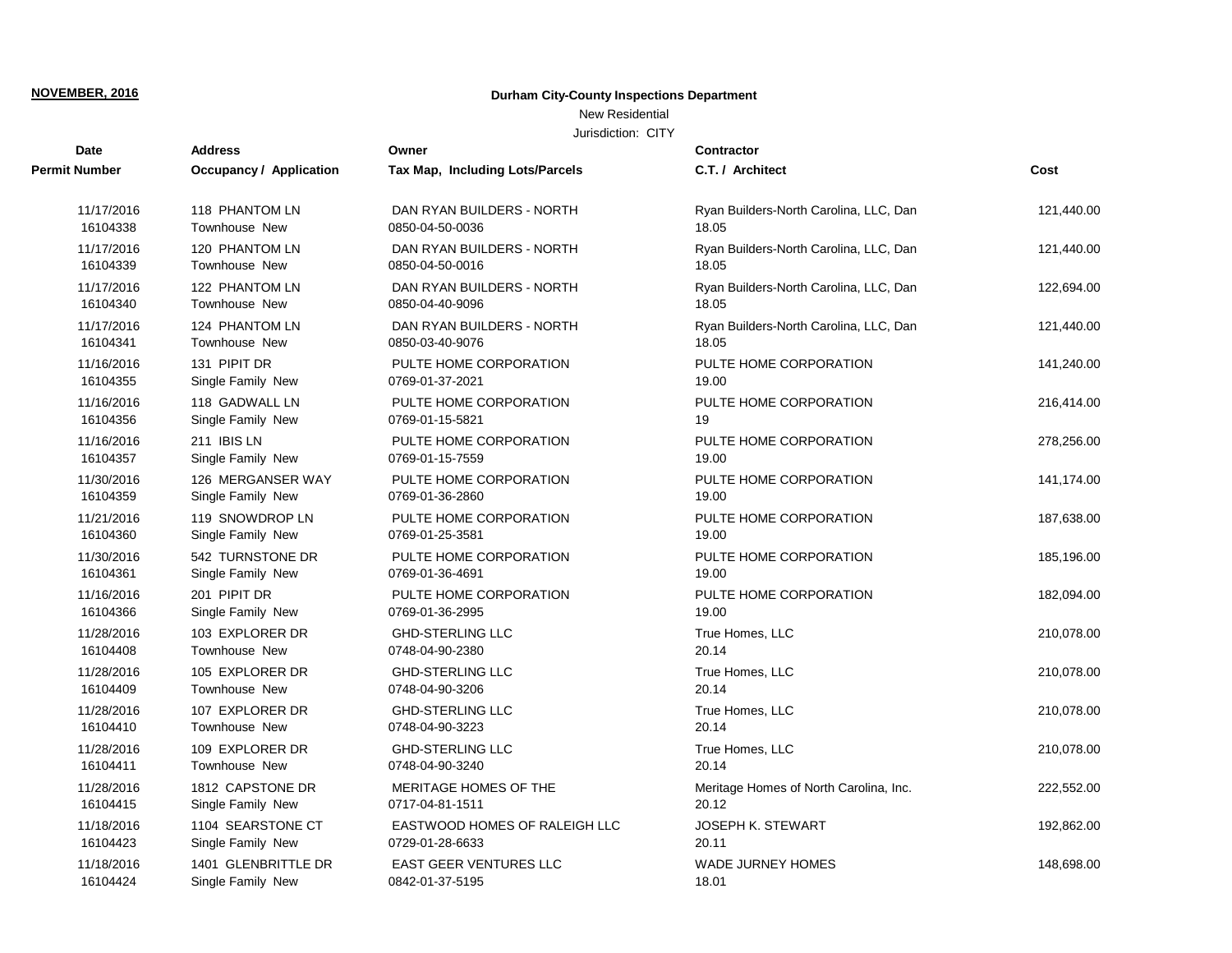## New Residential

| <b>Date</b>            | <b>Address</b>                    | Owner                                         | Contractor               |            |
|------------------------|-----------------------------------|-----------------------------------------------|--------------------------|------------|
| Permit Number          | Occupancy / Application           | Tax Map, Including Lots/Parcels               | C.T. / Architect         | Cost       |
| 11/18/2016             | 1403 GLENBRITTLE DR               | <b>EAST GEER VENTURES LLC</b>                 | <b>WADE JURNEY HOMES</b> | 126,786.00 |
| 16104425               | Single Family New                 | 0842-01-37-6161                               | 18.01                    |            |
| 11/18/2016             | 1404 GLENBRITTLE DR               | <b>EAST GEER VENTURES LLC</b>                 | <b>WADE JURNEY HOMES</b> | 138,600.00 |
| 16104426               | Single Family New                 | 0842-01-37-4163                               | 18.01                    |            |
| 11/18/2016             | 1405 GLENBRITTLE DR               | <b>EAST GEER VENTURES LLC</b>                 | <b>WADE JURNEY HOMES</b> | 134,244.00 |
| 16104427               | Single Family New                 | 0842-01-37-6064                               | 18.01                    |            |
| 11/18/2016             | 1406 GLENBRITTLE DR               | <b>EAST GEER VENTURES LLC</b>                 | <b>WADE JURNEY HOMES</b> | 154,374.00 |
| 16104428               | Single Family New                 | 0842-01-37-4017                               | 18.01                    |            |
| 11/30/2016             | 1408 GLENBRITTLE DR               | <b>EAST GEER VENTURES LLC</b>                 | <b>WADE JURNEY HOMES</b> | 122,100.00 |
| 16104430               | Single Family New                 | 0842-01-37-4031                               | 18.01                    |            |
| 11/28/2016<br>16104431 | 5 ARUNDEL ST<br>Single Family New | <b>MREC BRIGHTLEAF LLC</b><br>0850-03-20-7571 | THE DREES HOMES COMPANY  | 268,554.00 |
| 11/21/2016             | 8 BENTGRASS LN                    | <b>MEDLEY WILLIAM S</b>                       | CAROLINA CUSTOM BUILDERS | 25,000.00  |
| 16104437               | Single Family New                 | 0813-03-12-9119                               | 17.07                    |            |
| 11/21/2016             | 102 TUTTLE RD                     | PULTE HOME CORPORATION                        | PULTE HOME CORPORATION   | 235,092.00 |
| 16104447               | Single Family New                 | 0769-03-14-1965                               | 19.00                    |            |
| 11/21/2016             | 132 TEE PEE TRL                   | PULTE HOME CORPORATION                        | PULTE HOME CORPORATION   | 236,082.00 |
| 16104448               | Single Family New                 | 0769-01-16-5484                               | 19                       |            |
| 11/21/2016             | 315 IBIS LN                       | PULTE HOME CORPORATION                        | PULTE HOME CORPORATION   | 221,892.00 |
| 16104449               | Single Family New                 | 0769-01-15-4198                               | 19.00                    |            |
| 11/21/2016             | 103 GADWALL LN                    | PULTE HOME CORPORATION                        | PULTE HOME CORPORATION   | 229,548.00 |
| 16104450               | Single Family New                 | 0769-01-15-0995                               | 19                       |            |
| 11/21/2016             | 112 GADWALL LN                    | PULTE HOME CORPORATION                        | PULTE HOME CORPORATION   | 241,856.00 |
| 16104451               | Single Family New                 | 0769-01-15-3891                               | 19                       |            |
| 11/21/2016             | 110 TURNSTONE DR                  | PULTE HOME CORPORATION                        | PULTE HOME CORPORATION   | 211,860.00 |
| 16104452               | Single Family New                 | 0769-01-16-2172                               | 19                       |            |
| 11/21/2016             | 103 TURNSTONE DR                  | PULTE HOME CORPORATION                        | PULTE HOME CORPORATION   | 212,256.00 |
| 16104453               | Single Family New                 | 0769-01-16-0246                               | 19                       |            |
| 11/22/2016             | 123 EXPLORER DR                   | <b>GHD-STERLING LLC</b>                       | True Homes, LLC          | 173,976.00 |
| 16104456               | Townhouse New                     | 0747-02-99-3967                               | 20.14                    |            |
| 11/22/2016             | 125 EXPLORER DR                   | <b>GHD-STERLING LLC</b>                       | True Homes, LLC          | 173,979.00 |
| 16104457               | Townhouse New                     | 0747-02-99-3954                               | 20.14                    |            |
| 11/22/2016             | 127 EXPLORER DR                   | <b>GHD-STERLING LLC</b>                       | True Homes, LLC          | 173,976.00 |
| 16104458               | Townhouse New                     | 0747-02-99-3942                               | 20.14                    |            |
| 11/22/2016             | 129 EXPLORER DR                   | <b>GHD-STERLING LLC</b>                       | True Homes, LLC          | 173,976.00 |
| 16104459               | Townhouse New                     | 0747-02-99-3930                               | 20.14                    |            |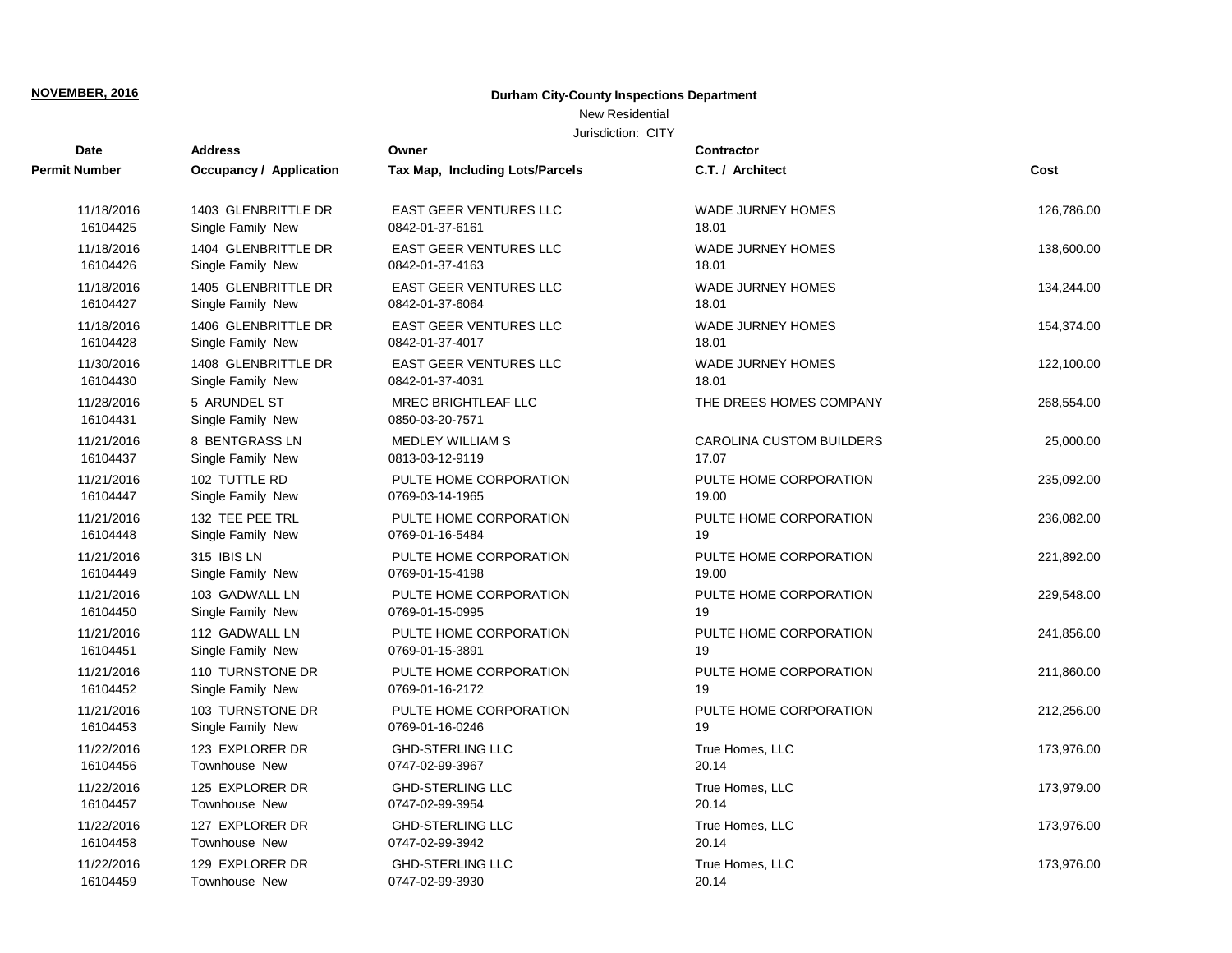## New Residential

| <b>Date</b>            | <b>Address</b>          | Owner                                                                    | <b>Contractor</b>                            |            |
|------------------------|-------------------------|--------------------------------------------------------------------------|----------------------------------------------|------------|
| Permit Number          | Occupancy / Application | Tax Map, Including Lots/Parcels                                          | C.T. / Architect                             | Cost       |
| 11/22/2016             | 131 EXPLORER DR         | <b>GHD-STERLING LLC</b>                                                  | True Homes, LLC                              | 173,976.00 |
| 16104460               | <b>Townhouse New</b>    | 0747-02-99-3827                                                          | 20.14                                        |            |
| 11/22/2016             | 133 EXPLORER DR         | <b>GHD-STERLING LLC</b>                                                  | True Homes, LLC                              | 173,976.00 |
| 16104461               | <b>Townhouse New</b>    | 0747-02-99-3814                                                          | 20.14                                        |            |
| 11/28/2016             | 204 CANVASBACK DR       | ELD CARDINAL OAKS LLC                                                    | Level Carolina Homes, LLC                    | 171,500.00 |
| 16104469               | Single Family New       | 0852-01-35-9961                                                          | 18.04                                        |            |
| 11/28/2016             | 206 CANVASBACK DR       | ELD CARDINAL OAKS LLC                                                    | Level Carolina Homes, LLC                    | 180,510.00 |
| 16104470               | Single Family New       | 0852-01-35-9910                                                          | 18.04                                        |            |
| 11/28/2016             | 327 IBIS LN             | PULTE HOME CORPORATION                                                   | PULTE HOME CORPORATION                       | 291,918.00 |
| 16104474               | Single Family New       | 0769-01-15-1137                                                          | 19.00                                        |            |
| 11/28/2016             | 1041 CUTHBERT LN        | AVH BETHPAGE LLC                                                         | AVH CAROLINAS, LLC.                          | 172,722.00 |
| 16104475               | Single Family New       | 0758-03-24-0990                                                          | 20.14                                        |            |
| 11/28/2016             | 1214 ATTICUS WAY        | AVH BETHPAGE LLC                                                         | AVH CAROLINAS, LLC.                          | 223,872.00 |
| 16104476               | Single Family New       | 0758-03-24-1598                                                          | 20.14                                        |            |
| 11/28/2016             | 1009 CUTHBERT LN        | AVH BETHPAGE LLC                                                         | AVH CAROLINAS, LLC.                          | 301,620.00 |
| 16104477               | Single Family New       | 0758-03-14-5473                                                          | 20.14                                        |            |
| 11/28/2016<br>16104489 | Single Family New       | 216 DOGWOOD BLOSSOMS DR MUNGO HOMES OF NORTH CAROLINA<br>0739-02-69-2954 | Mungo Homes of North Carolina, Inc.<br>20.14 | 189,948.00 |
| 11/28/2016             | 203 IBIS LN             | PULTE HOME CORPORATION                                                   | PULTE HOME CORPORATION                       | 291,918.00 |
| 16104507               | Single Family New       | 0769-01-15-8756                                                          | 19.00                                        |            |
| 11/28/2016             | 102 EGRET ST            | PULTE HOME CORPORATION                                                   | PULTE HOME CORPORATION                       | 175,692.00 |
| 16104508               | Single Family New       | 0769-01-26-1315                                                          | 19.00                                        |            |
| 11/29/2016             | 8 BONSACK CT            | CALATLANTIC GROUP INC                                                    | CALATLANTIC GROUP, INC.                      | 249,282.00 |
| 16104534               | Single Family New       | 0850-03-01-2013                                                          | 18.05                                        |            |
| 11/29/2016             | 1406 MAGIC HOLLOW RD    | MERITAGE HOMES OF THE                                                    | Meritage Homes of North Carolina, Inc.       | 254,892.00 |
| 16104535               | Single Family New       | 0717-04-70-5537                                                          | 20.12                                        |            |
| 11/28/2016             | 202 CANVASBACK DR       | ELD CARDINAL OAKS LLC                                                    | Level Carolina Homes, LLC                    | 143,022.00 |
| 16104556               | Single Family New       | 0852-01-45-0912                                                          | 18.04                                        |            |
| 11/29/2016             | 927 SOUTH BEND DR       | TOLL NC LP                                                               | TOLL BROTHERS OF NC II, INC.                 | 383,460.00 |
| 16104557               | Single Family New       | 0717-02-65-7515                                                          | 20.12                                        |            |
| 11/29/2016             | 4 BONSACK CT            | CALATLANTIC GROUP INC                                                    | CALATLANTIC GROUP, INC.                      | 216,348.00 |
| 16104558               | Single Family New       | 0850-03-00-2866                                                          | 18.05                                        |            |
| 11/30/2016             | 1419 MAGIC HOLLOW RD    | COMMUNITY DEVELOPMENT CAPITAL                                            | Meritage Homes of North Carolina, Inc.       | 229,416.00 |
| 16104610               | Single Family New       | 0717-04-70-2307                                                          | 20.12                                        |            |
| 11/30/2016             | 1103 CAPSTONE DR        | MERITAGE HOMES OF THE                                                    | Meritage Homes of North Carolina, Inc.       | 288,486.00 |
| 16104611               | Single Family New       | 0717-04-82-9236                                                          | 20.12                                        |            |